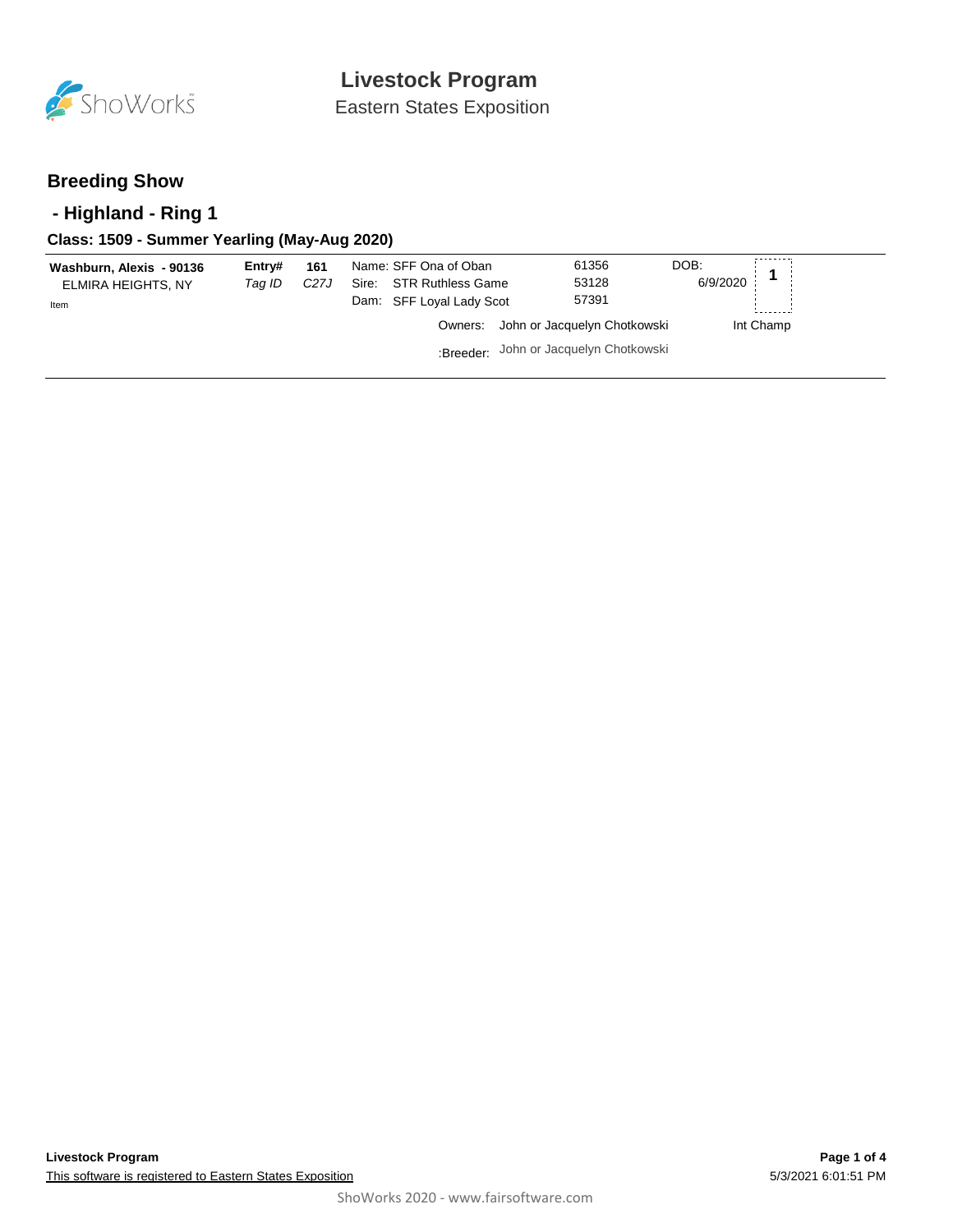

# **Livestock Program**

Eastern States Exposition

#### **Class: 1512 - Spring Yearling (Mar-Apr 2020)**

| Washburn, Alexis - 90136<br>ELMIRA HEIGHTS, NY<br>Item | Entrv#<br>Tag ID | 158<br>C15J | Sire: | Name: SFF Annie Oakley<br><b>SFF Melchior</b><br>Dam: SFF Aletha's Kate | 61352<br>59070<br>55668                | DOB:<br>4/5/2020 |               |
|--------------------------------------------------------|------------------|-------------|-------|-------------------------------------------------------------------------|----------------------------------------|------------------|---------------|
|                                                        |                  |             |       |                                                                         | Owners: John or Jacquelyn Chotkowski   |                  | Res Int Champ |
|                                                        |                  |             |       |                                                                         | :Breeder: John or Jacquelyn Chotkowski |                  |               |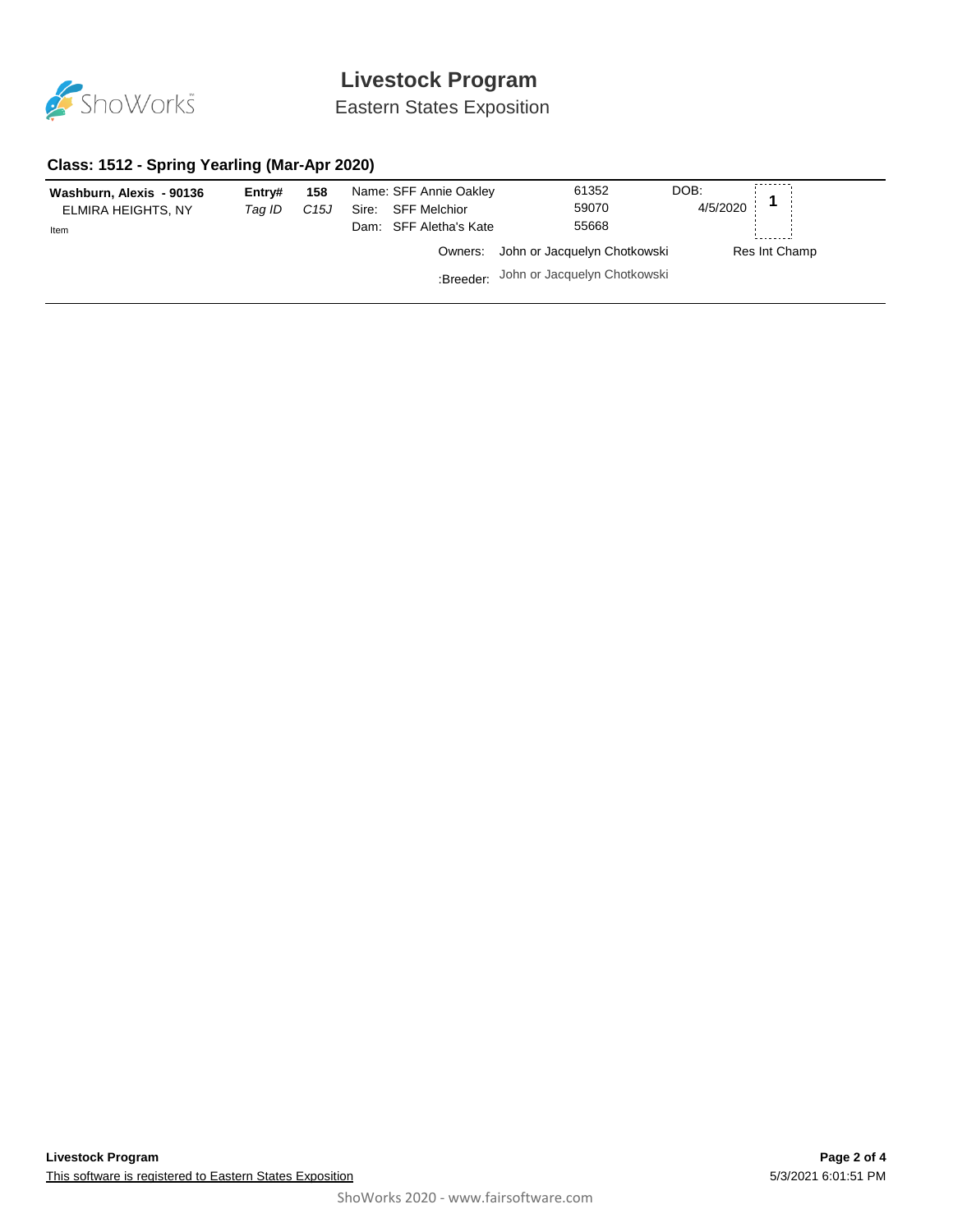

# **Livestock Program**

Eastern States Exposition

### **Class: 1515 - Jr Yearling (Jan-Feb 2020)**

| Washburn, Alexis - 90136<br>ELMIRA HEIGHTS, NY<br>Item | Entry#<br>Taq ID | 159<br>C1J | Name: SFF Octavia<br>Sire:<br><b>HSC Summit Force</b><br>Dam: Spring Flight Empress |                              | 60770<br>57751<br>50024                | DOB:<br>1/17/2020 |  | Reserve Cham |
|--------------------------------------------------------|------------------|------------|-------------------------------------------------------------------------------------|------------------------------|----------------------------------------|-------------------|--|--------------|
|                                                        |                  |            | Owners:                                                                             | John or Jacquelyn Chotkowski |                                        | Res Sr Champ      |  |              |
|                                                        |                  |            |                                                                                     |                              | :Breeder: John or Jacquelyn Chotkowski |                   |  |              |